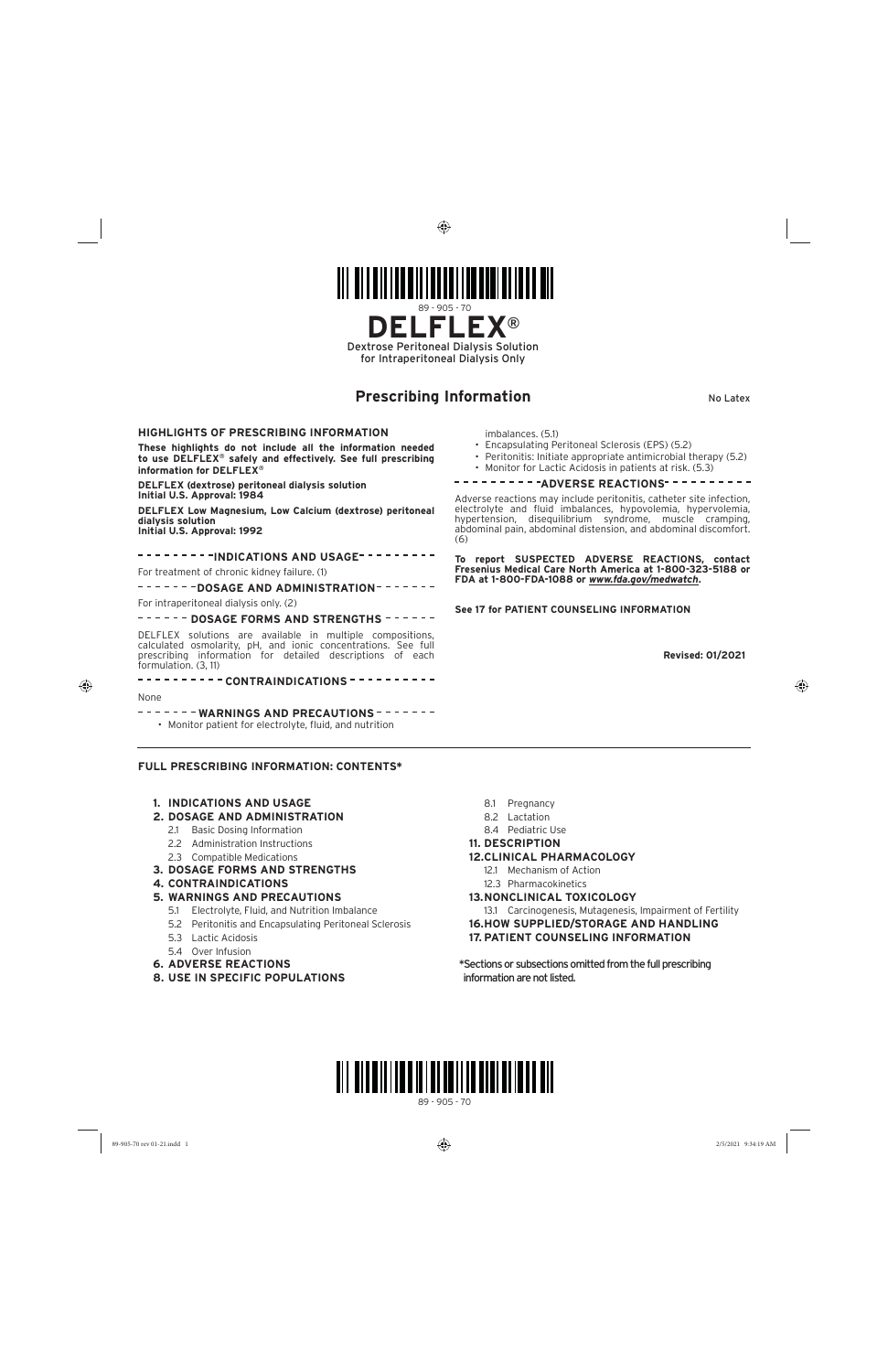# $\bigoplus$

## **FULL PRESCRIBING INFORMATION**

#### **1. INDICATIONS AND USAGE**

DELFLEX® is indicated in the treatment of chronic kidney failure in patients being maintained on peritoneal dialysis.

#### **2. DOSAGE AND ADMINISTRATION**

#### 2.1 Basic Dosing Information

DELFLEX® is intended for intraperitoneal administration only. Not for intravenous or intra-arterial administration.

The mode of therapy, frequency of treatment, formulation, exchange volume, duration of dwell, and length of dialysis should be selected by the physician responsible for the treatment of the individual patient.

Utilize the peritoneal dialysis solution with lowest level of osmolarity consistent with the fluid removal requirements for that exchange.

# Do not store solutions containing additives. 2.2 Administration Instructions

Parenteral drug products should be inspected visually for particulate matter and discoloration prior to administration whenever solution and container permit.

Do not heat in a microwave oven.

#### **Get Ready**

- 1. Clean work surface.
- 2. Gather supplies:
	- DELFLEX peritoneal dialysis bag(s).
		- Prescribed medication(s), if ordered by your healthcare provider. • Mask.

# 3.

#### **Inspect DELFLEX Solution Bag:**

- 4. After removing the overwrap, check your DELFLEX solution bag(s) for strength, clarity, amount, leaks, and expiration date. Do not use DELFLEX solution if leaks are found, the solution bag is damaged, and/or the solution is cloudy or discolored, or the product is expired. Color may vary from clear to slightly yellow but does not affect efficacy and may be used.
- 5. Visually check that the solution bag tubing is free from kinks. If kinks are present, straighten tubing to allow the solution to flow freely.

**Note: Retain DELFLEX peritoneal dialysis bag sample for manufacturer evaluation and notify your healthcare** 

**provider if any of the above defects are found.**

**Note: DELFLEX peritoneal dialysis solutions utilize the Safe-Lock® Connection System. This unique system consists of two Safe-Lock connectors, one located on the administration port of the bag, and the mating connector is located on the cycler set. The Safe-Lock connectors were designed to reduce the potential risk of touch contamination of the internal connection components.**

Wipe away any moisture from the solution bags. Some opacity may be observed in the plastic of the bag and/or tubing and is due to moisture absorption during the sterilization process. This is normal and does not affect the solution quality or safety. The opacity will diminish<br>gradually. Wipe away any moisture from the solution bags. Some opacity<br>may be observed in the plastic of the bag and/or tubing and and administration and is due to moisture absorption Port Port during the sterilization process. Wipe

- 6. Put on mask. Wash your hands.
- 7. If you will be adding medication(s):
	- Clean hands (as per facility's protocol)
	- Clean the medication port as instructed by your healthcare provider.
	- Add the medicine(s).
	- Turn the bag upside down several times to mix the medicine(s).
- 8. To connect the bag(s) to the cycler set, unscrew the protective caps of the administration port and the cycler set solution line connector. Secure these two connectors with a twisting motion to lock in place, so that the cycler set connector is seated over the administration port O-ring to assure a firm and tight fit.
- 9. After completing Step 8, wait for the cycler prompt to break the administration port cone and initiate solution flow. Do this by placing the thumb firmly on the tube over the cone and pressing towards the outer wall of the tube and away from the bag.

- 10. Perform your treatment as prescribed.
- 11. At the end of your treatment, throw away the fluid and used set as instructed by your healthcare provider. **In case of cloudiness, save the fluid and the used set and immediately contact your healthcare provider.** Dispose of your empty solution bag according to your local recyling program. Empty solution bags may not be recyclable in your area.

#### 2.3 Compatible Medications

Compatible medications can be added via the medication port [*see Dosage and Administration (2.2)*]. The following medications have demonstrated stability with DELFLEX solutions: cefazolin, ceftazidime, gentamicin, and vancomycin [*see Clinical Pharmacology (12.3)*].

#### **3. DOSAGE FORMS AND STRENGTHS**

DELFLEX peritoneal dialysis solutions are available in single-dose flexible bags comprised of either polyvinyl chloride (PVC), or a proprietary blend of polyolefins called Biofine®. All DELFLEX peritoneal dialysis solutions have overfills declared on the bag label.

DELFLEX peritoneal dialysis solutions are available in the sizes and formulations shown in Table 1.

| Table 1. DELFLEX peritoneal<br>dialysis solution sizes and<br>formulations |   | <b>PVC</b> | <b>Biofine®</b> |    |    |    |
|----------------------------------------------------------------------------|---|------------|-----------------|----|----|----|
|                                                                            |   | 3L         | 5L              | 6L | 3L | 6L |
| DELFLEX Standard<br>with 1.5% Dextrose                                     |   |            | X               | X  |    | X  |
| DELFLEX Standard<br>with 2.5% Dextrose                                     |   |            | X               | X  |    | X  |
| DELFLEX Low Magnesium,<br>Low Calcium with 1.5%<br>Dextrose                | Χ | Χ          | X               | Χ  | X  | X  |
| DELFLEX Low Magnesium,<br>Low Calcium with 2.5%<br>Dextrose                | χ | X          | X               | X  | X  | X  |
| DELFLEX Low Magnesium,<br>Low Calcium with 4.25% Dextrose                  | χ | X          | X               | X  | X  | X  |

 $\textcolor{red}{\textcircled{\footnotesize{1}}}$ 

# **4. CONTRAINDICATIONS**

None.

# **5. WARNINGS AND PRECAUTIONS**

#### 5.1 Electrolyte, Fluid and Nutrition Imbalances

Peritoneal dialysis may affect a patient's protein, water-soluble vitamin, potassium, sodium, chloride, bicarbonate, and magnesium levels and volume status. Monitor electrolytes and blood chemistry periodically and take

89-905-70 rev 01-21.indd 2 2/5/2021 9:34:20 AM 2/5/2021 9:34:20 AM

Administration Medication



Port Port

#### **DELFLEX DELFLEX in Biofine®**

edge down the length of the inner bag to open.



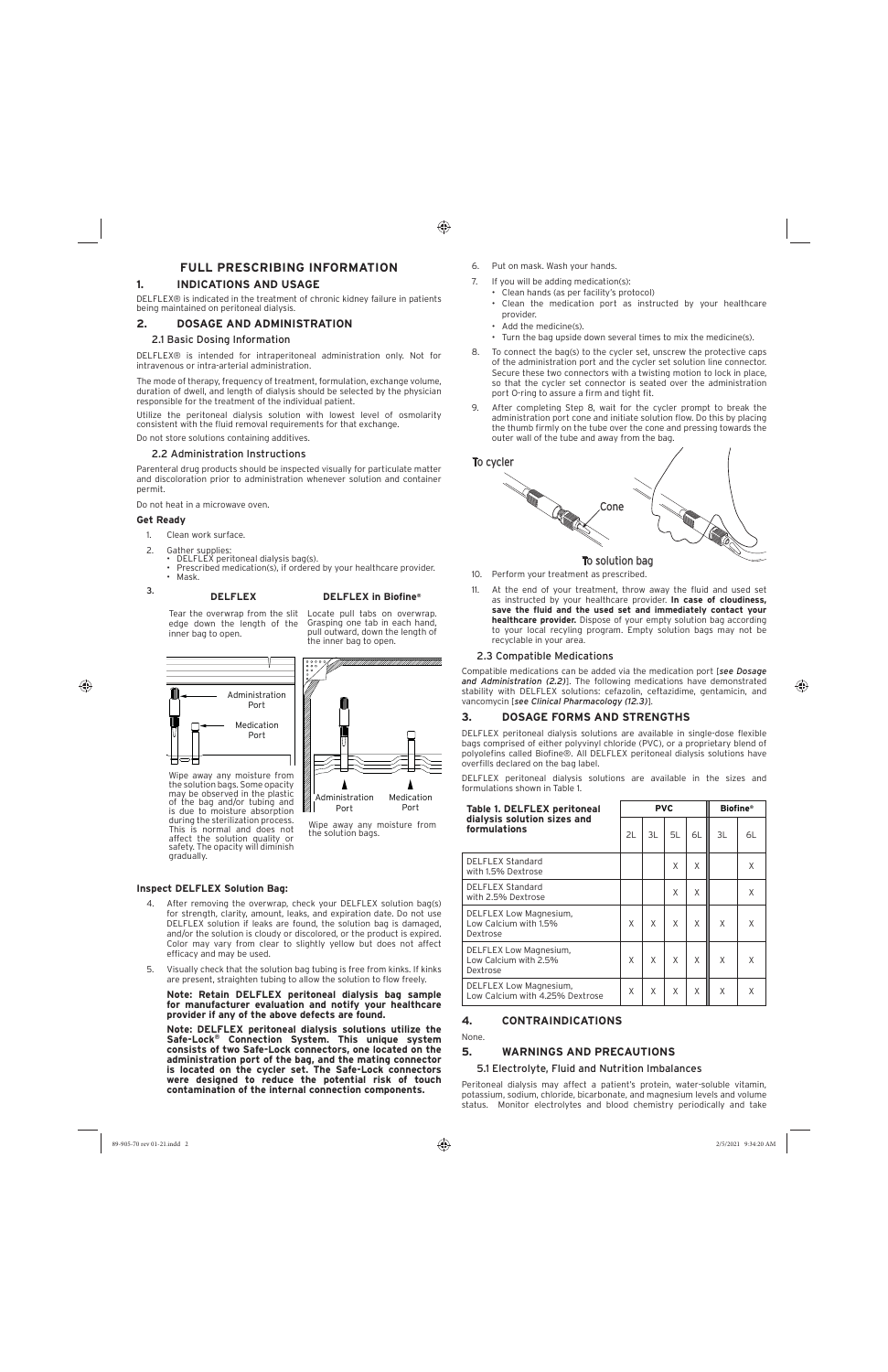appropriate clinical action.

Potassium is omitted from DELFLEX solutions because dialysis may be performed to correct hyperkalemia. In situations where there is a normal serum potassium level or hypokalemia, the addition of potassium chloride (up to a concentration of 4 mEq/L) may be indicated to prevent severe hypokalemia.

To avoid the risk of severe dehydration or hypovolemia and to minimize the loss of protein, it is advisable to select the peritoneal dialysis solution with lowest level of osmolarity consistent with the fluid removal requirements for that exchange.

Significant loss of protein, amino acids and water-soluble vitamins may occur during peritoneal dialysis. Replacement therapy should be provided as necessary.

#### 5.2 Peritonitis and Encapsulating Peritoneal Sclerosis

Infectious and aseptic peritonitis has been associated with peritoneal dialysis therapy. Following DELFLEX use, inspect the drained fluid for the presence of fibrin or cloudiness, which may indicate the presence of peritonitis. Improper clamping or priming sequence may result in infusion of air into the peritoneal cavity, which may result in abdominal pain and/or peritonitis. If peritonitis occurs, treat with appropriate therapy.

Encapsulating peritoneal sclerosis (EPS), sometimes fatal, is a complication of peritoneal dialysis therapy.

#### 5.3 Lactic Acidosis

⊕

Monitor patients with conditions known to increase the risk of lactic acidosis [e.g., severe hypotension or sepsis that can be associated with acute kidney failure, inborn errors of metabolism, treatment with drugs such as nucleoside/nucleotide reverse transcriptase inhibitors (NRTIs)] for lactic acidosis before the start of treatment and during treatment with DELFLEX.

Solutions containing the lactate ion should be used with great care in patients with metabolic or respiratory alkalosis. Lactate should be administered with great care in those conditions in which there is an increased level or an impaired utilization of this ion, such as severe hepatic insufficiency.

#### 5.4 Over Infusion

Over infusion of peritoneal dialysis solution volume into the peritoneal cavity may be characterized by abdominal distention, feeling of fullness and/or shortness of breath. Drain the peritoneal dialysis solution from the peritoneal cavity to treat over infusion.

Dextrose, USP, is chemically designated D-glucose monohydrate (C6H12O6•H2O) a hexose sugar freely soluble in water. The structural formula is shown here:

Magnesium chloride, USP, is chemically designated magnesium chloride hexahydrate (MgCl<sub>2</sub> · 6H<sub>2</sub>O) colorless flakes or crystals very soluble in water.

#### **6. ADVERSE REACTIONS**

Solution related adverse reactions may include peritonitis, catheter site infection, electrolyte and fluid imbalances, hypovolemia, hypervolemia, hypertension, hypotension, disequilibrium syndrome, muscle cramping, abdominal pain, abdominal distension, and abdominal discomfort.

#### **8. USE IN SPECIFIC POPULATIONS**

# 8.1 Pregnancy

#### Risk Summary

DELFLEX solutions consist of electrolytes, lactate, and bicarbonate at physiological levels, and glucose to facilitate ultrafiltration. While there are no adequate and well controlled studies in pregnant women, appropriate administration of DELFLEX with monitoring of fluid, electrolyte, acidbase and glucose balance, is not expected to cause fetal harm. Animal reproduction studies have not been conducted with DELFLEX.

The estimated background risk of major birth defects and miscarriage for the indicated population are unknown. All pregnancies have a background

risk of birth defect, loss or other adverse outcomes. In the U.S. general population, the estimated background risk of major birth defects and miscarriage in clinically recognized pregnancies is 2 to 4% and 15 to 20%, respectively.

#### 8.2 Lactation

Risk Summary

The components of DELFLEX solutions are excreted in human milk. Appropriate administration of DELFEX solutions with monitoring of fluid, electrolyte, acid-base and glucose balance, is not expected to harm a nursing infant.

#### 8.4 Pediatric Use

Safety and effectiveness in pediatric patients have not been established.

#### **11. DESCRIPTION**

The DELFLEX® peritoneal dialysis solutions (standard and low magnesium/ low calcium) are sterile, non-pyrogenic formulations of dextrose and electrolytes in water for injection, USP, for use in peritoneal dialysis. These solutions do not contain antimicrobial agents or additional buffers. Composition, calculated osmolarity, pH, and ionic concentrations are shown in Table 2.

Calcium chloride, USP, is chemically designated calcium chloride dihydrate (CaCl2•2H2O) white fragments or granules freely soluble in water.

Sodium lactate solution, USP, is chemically designated (CH3CH(OH)COONa), a 60% aqueous solution miscible in water.

Sodium chloride, USP, is chemically designated (NaCI), a white, crystalline compound freely soluble in water.

Water for injection, USP, is chemically designated (H<sub>2</sub>O).

Hydrochloric Acid or Sodium Hydroxide may be added for pH adjustment. pH is 5.5 ± 0.5.

Exposure to temperatures above 25°C (77°F) during transport and storage will lead to minor losses in moisture content. Higher temperatures lead to greater losses. It is unlikely that these minor losses will lead to clinically significant changes within the expiration period. Since the inner bag is compounded from flexible plastic, water may permeate from the inner bag

into the overwrap in quantities insufficient to affect the solution significantly. Solutions in contact with the plastic inner bag can cause certain chemical components of the bag to leach out in very small amounts; however, the safety of the plastic formulation is supported by biological tests for plastic containers.

# 12. CLINICAL PHARMACOLOGY

# 12.1 Mechanism of Action

DELFLEX peritoneal dialysis solutions are hypertonic peritoneal dialysis

89-905-70 rev 01-21.indd 3 2/5/2021 9:34:20 AM 2/5/2021 9:34:20 AM

#### **Table 2. Composition, calculated osmolarity, pH and ionic concentration**

| Table 2. Composition, calculated osmolarity,<br>pH and ionic concentration |                   | Composition/100mL                                                           |                                                                                                 |                                                                                                             |                                                                                           | ()<br>ਰੋ                               |                                        | <b>Ionic Concentration</b><br>(mEq/L) |                  |           |          |         |
|----------------------------------------------------------------------------|-------------------|-----------------------------------------------------------------------------|-------------------------------------------------------------------------------------------------|-------------------------------------------------------------------------------------------------------------|-------------------------------------------------------------------------------------------|----------------------------------------|----------------------------------------|---------------------------------------|------------------|-----------|----------|---------|
|                                                                            |                   | င်္ဘ<br>hloride,<br>$\overline{O}$<br>ξ<br>$\widehat{c}$<br>ਹ<br>nes<br>Soc | ctate<br>$\widehat{\mathcal{D}}$<br>$\sigma$<br>Ġ<br>3H <sub>5N</sub><br>dium<br>$\circ$<br>9 S | മ<br>50<br>ride,<br>OCH.<br>HDQ<br>$\tilde{\mathcal{F}}$<br>$\sim$<br>cium<br>Calciun<br>(CaCl <sub>2</sub> | Chloride,<br>2*6H <sub>2</sub> O)<br>$\sim$<br>lagnesium<br>ISP (MgCl <sub>2</sub><br>≶ ⊃ | (mOsm<br>Osmolarity<br>Total<br>(calc) | $\widehat{\circ}$<br>c.<br>Q<br>்<br>공 | dium<br>$\circ$<br>$\Omega$           | alcium<br>$\cup$ | Magnesium | Chloride | .actate |
| DELFLEX Standard with 1.5% Dextrose                                        | 1.5 a             | 567 ma                                                                      | 392 ma                                                                                          | 25.7 mg                                                                                                     | 15.2 mg                                                                                   | 347                                    | 5.5                                    | 132                                   | 3.5              | 1.5       | 102      | 35      |
| DELFLEX Standard with 2.5% Dextrose                                        | 2.5 <sub>q</sub>  | 567 mg                                                                      | 392 mg                                                                                          | 25.7 mg                                                                                                     | 15.2 mg                                                                                   | 398                                    | 5.5                                    | 132                                   | 3.5              | 1.5       | 102      | 35      |
| DELFLEX Low Magnesium, Low Calcium with 1.5% Dextrose                      | 1.5 a             | 538 ma                                                                      | 448 ma                                                                                          | 18.4 ma                                                                                                     | 5.08 mg                                                                                   | 344                                    | 5.5                                    | 132                                   | 2.5              | 0.5       | 95       | 40      |
| DELFLEX Low Magnesium, Low Calcium with 2.5% Dextrose                      | 2.5 <sub>q</sub>  | 538 ma                                                                      | 448 ma                                                                                          | 18.4 ma                                                                                                     | 5.08 ma                                                                                   | 394                                    | 5.5                                    | 132                                   | 2.5              | 0.5       | 95       | 40      |
| DELFLEX Low Magnesium, Low Calcium with 4.25% Dextrose                     | 4.25 <sub>q</sub> | 538 mg                                                                      | 448 mg                                                                                          | 18.4 ma                                                                                                     | 5.08 mg                                                                                   | 483                                    | 5.5                                    | 132                                   | 2.5              | 0.5       | 95       | 40      |
|                                                                            |                   |                                                                             |                                                                                                 |                                                                                                             |                                                                                           |                                        |                                        |                                       |                  |           |          |         |